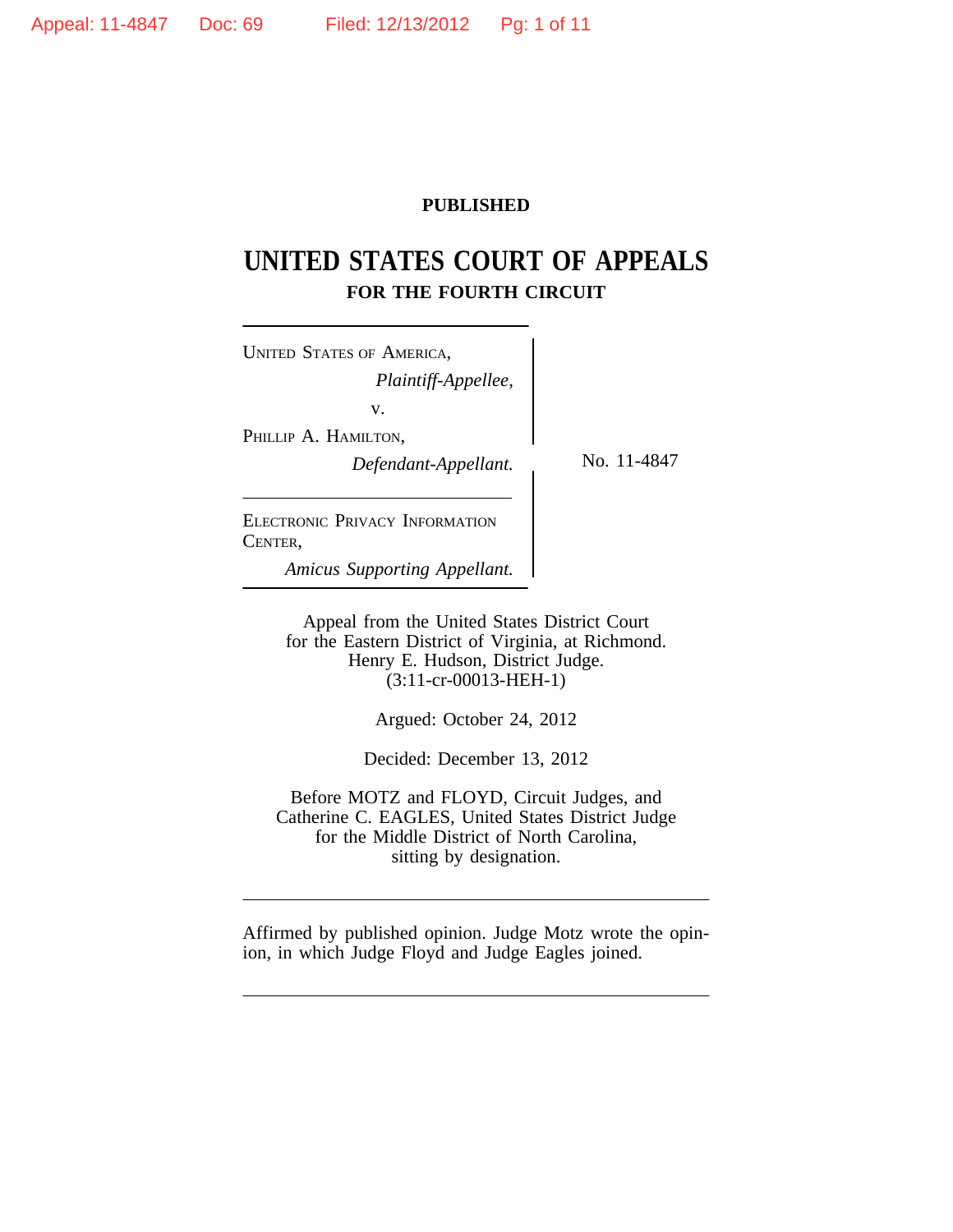### **COUNSEL**

**ARGUED:** Charles B. Lustig, SHUTTLEWORTH, RUL-OFF, SWAIN, HADDAD & MORECOCK, PC, Virginia Beach, Virginia, for Appellant. Richard Daniel Cooke, OFFICE OF THE UNITED STATES ATTORNEY, Richmond, Virginia, for Appellee. **ON BRIEF:** Lawrence H. Woodward, Jr., SHUTTLEWORTH, RULOFF, SWAIN, HADDAD & MORECOCK, PC, Virginia Beach, Virginia, for Appellant. Neil H. MacBride, United States Attorney, Alexandria, Virginia, Robert J. Seidel, Jr., Assistant United States Attorney, OFFICE OF THE UNITED STATES ATTORNEY, Norfolk, Virginia, for Appellee. Marc Rotenberg, Alan Butler, David Jacobs, ELECTRONIC PRIVACY INFORMATION CENTER, Washington, D.C., for Amicus Supporting Appellant.

#### **OPINION**

#### DIANA GRIBBON MOTZ, Circuit Judge:

A jury convicted Phillip A. Hamilton of federal program bribery and extortion under color of official right. The convictions arose from charges that, while a state legislator, Hamilton secured state funding for a public university in exchange for employment by the university. Hamilton appeals, challenging his convictions and sentence. For the reasons that follow, we affirm.

### I.

From 1988 to 2009, Hamilton served as a member of the Virginia House of Delegates. Ultimately he became Vice Chairman of the Appropriations Committee, which is responsible for the state budget. While serving as a legislator, he also worked as an administrator and then as a part-time consultant for the Newport News public schools system.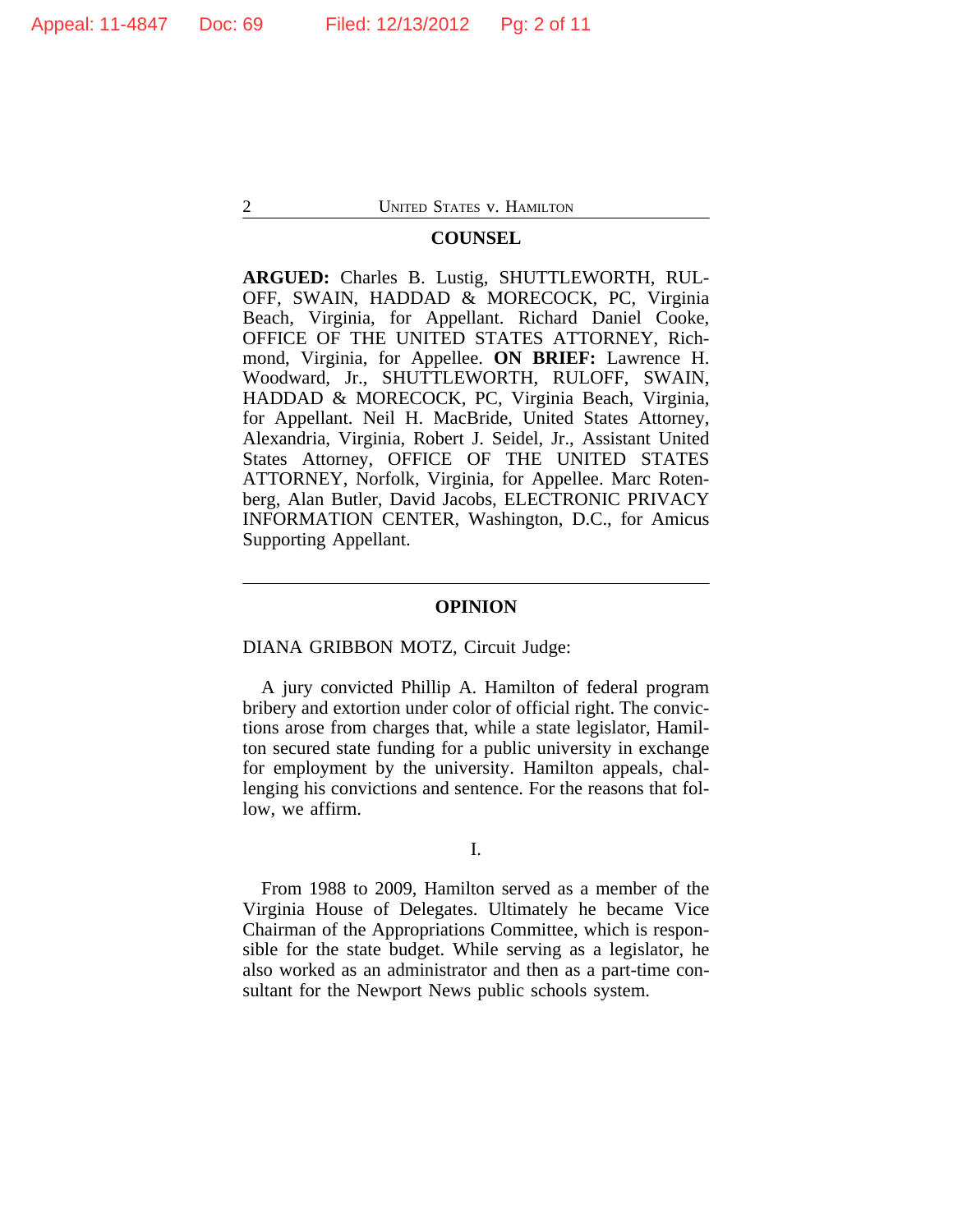In August 2006, Hamilton arranged to meet with officials from Old Dominion University, a public university located in Norfolk, Virginia, to discuss state funding for a new Center for Teacher Quality and Educational Leadership that Old Dominion wanted to establish. Immediately prior to the meeting, Hamilton and his wife exchanged emails discussing their financial difficulties, and hope that the new Center would employ Hamilton. In their email exchange, Hamilton told his wife that he would "shoot for" a salary of \$6,000 per month. Those emails, like all subsequent emails at issue in this case, were sent to or from Hamilton's public school workplace computer, through his work email account.

The Dean of the College of Education at Old Dominion, Dr. William Graves, testified that, after the initial meeting with Hamilton, Old Dominion President Roseann Runte directed the Dean to hire Hamilton, saying, "[t]hat man wants a job, make him director or something." Hamilton emailed his wife that the meeting "went well" and that he had "reinforced" the idea that "if and when an employment opportunity became available," he would like to be compensated "in the area of \$6,000 per month." Hamilton also emailed Dean Graves and, after advising the Dean to "keep this under the radar," explained how best to obtain state funding for the Center. In this email, Hamilton further stated that, if funding for the Center was not included in the Governor's budget, "on my own, I will initiate legislation and/or a budget amendment to create such a center."

Four months later, on December 21, Hamilton emailed President Runte, reminding her of his interest in employment with the Center. The same day, Hamilton emailed David Blackburn, Director of Old Dominion's Program for Research and Evaluation in Public Schools, explaining that, because the Governor's budget did not include money for the Center, Hamilton had proposed a budget amendment to secure \$1 million for the Center. Hamilton added: "My City retirement is reduced in May 2007. I will need to supplement my current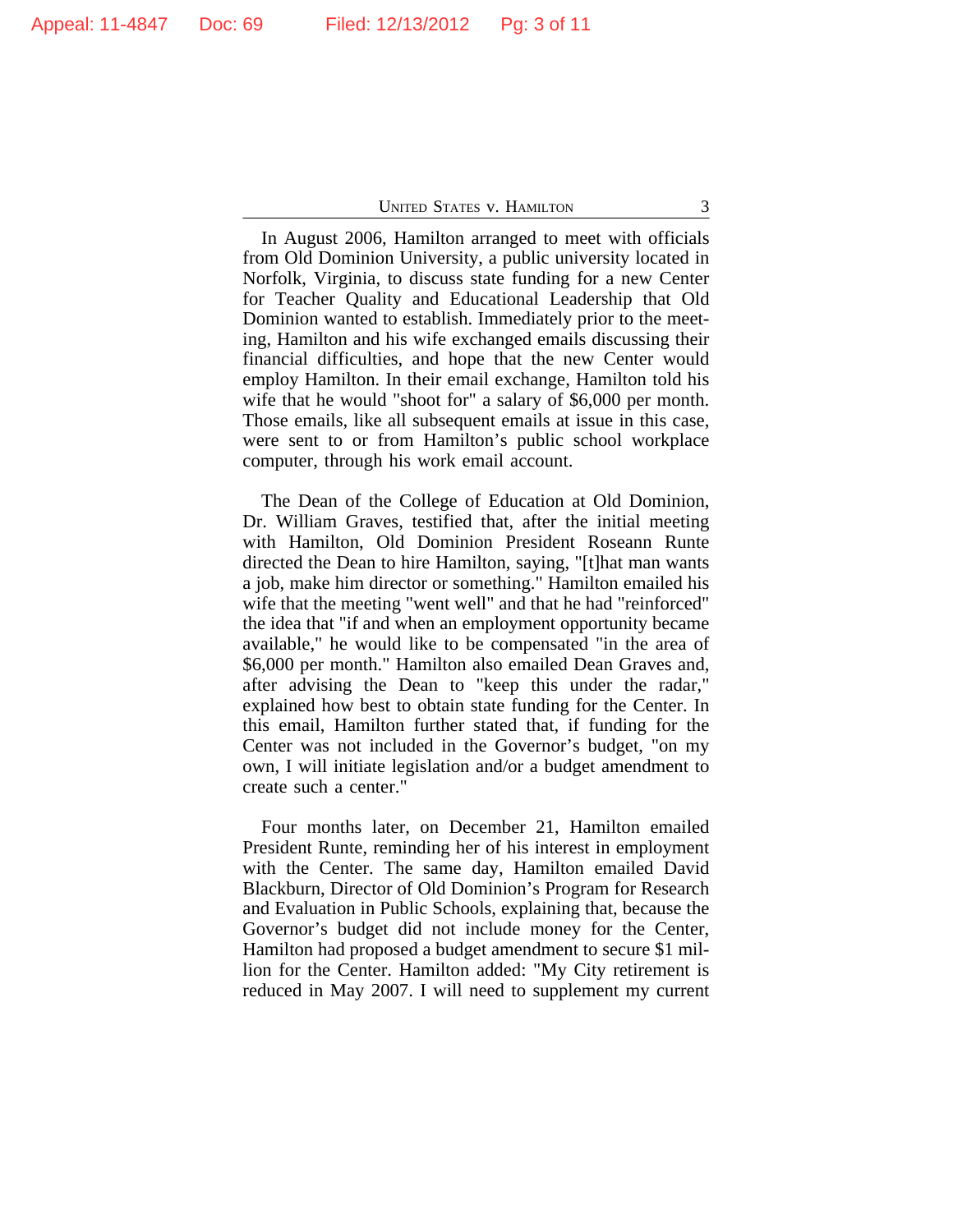[public school] income . . . by at least an equal amount . . . ." Director Blackburn replied: "Thanks for passing on budget request and specific salary need[.] I believe GA [General Assembly] will fund and you will be on board[.]"

Soon thereafter, Hamilton introduced legislation for the first of two \$500,000 appropriations for the Center, both of which ultimately passed. Director Blackburn emailed Hamilton: "Are congratulations in order? Are you our new director?" In response, Hamilton reiterated his salary needs, noting "[o]f course, more than that is always appreciated." Director Blackburn then posted an announcement for the Center Director position, but did not interview any of the three applicants for the position. Instead, Hamilton was selected as Center Director, at a salary of \$40,000 per year, even though he had not filed an application for the position. Dean Graves testified that, but for Hamilton's legislative assistance, the Center would not have offered Hamilton the position. Hamilton later suggested "flowing the money" for his Center employment through the school system payroll and generally concealing his position as Director of the Center. Hamilton explained at one point in an email to Blackburn, "looks like they are digging."

On the basis of the above evidence, the Government charged Hamilton with bribery concerning federal program funds in violation of 18 U.S.C.  $\S 666(a)(1)(B)$  (2006), and extortion under color of official right in violation of 18 U.S.C. § 1951 (2006). The jury convicted him of both crimes. The district court then sentenced him to 114 months' imprisonment. Hamilton noted a timely appeal.

# II.

Hamilton's most substantial appellate argument challenges the district court's admission into evidence of emails he sent to and received from his wife. He maintains that the admission of these emails violated the marital communications priv-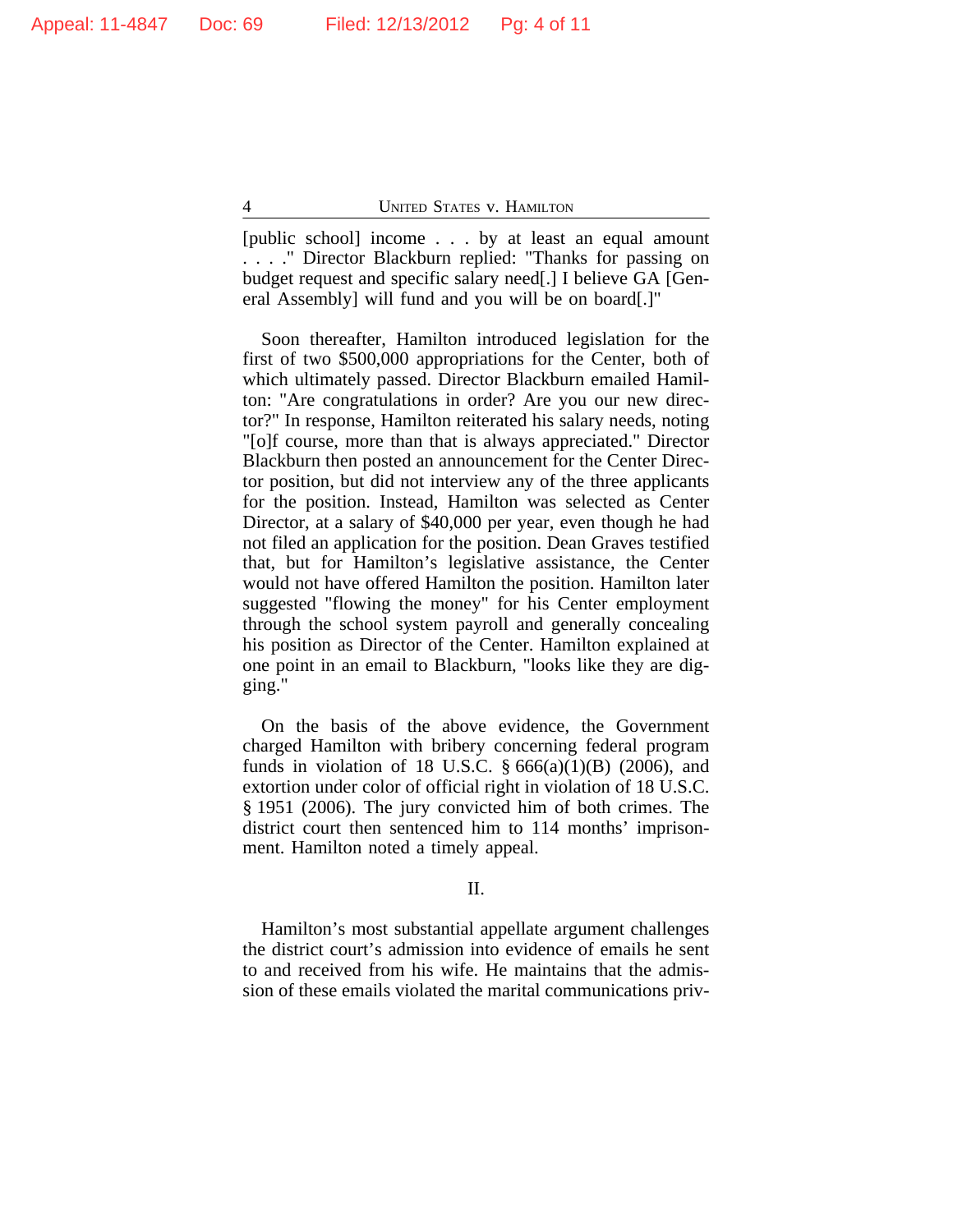ilege. We review evidentiary rulings, including rulings on privilege, for abuse of discretion, *see NLRB v. Interbake Foods, LLC*, 637 F.3d 492, 501 (4th Cir. 2011), factual findings as to whether a privilege applies for clear error, and the application of legal principles de novo. *In re Grand Jury Subpoena*, 341 F.3d 331, 334 (4th Cir. 2003).

"Communications between . . . spouses, privately made, are generally assumed to have been intended to be confidential, and hence they are privileged." *Wolfle v. United States*, 291 U.S. 7, 14 (1934); *see also United States v. Parker*, 834 F.2d 408, 411 (4th Cir. 1987) (Powell, J.). This is so because "marital confidences" are "regarded as so essential to the preservation of the marriage relationship as to outweigh the disadvantages to the administration of justice which the privilege entails." *Wolfle*, 291 U.S. at 14. But, of course, to be covered by the privilege, a communication between spouses must be confidential; "voluntary disclosure" of a communication waives the privilege. *Id.* at 14-15. The Government maintains that Hamilton waived the marital communications privilege by communicating with his wife on his workplace computer, through his work email account, and subsequently failing to safeguard the emails.

*Wolfle*, the leading marital communications privilege case to have reached the Supreme Court, provides an analogy useful in resolving Hamilton's privilege claim. In *Wolfle*, the Court held that a defendant's communication with his wife did not come "within the privilege because of [his] voluntary disclosure" of the communication "to a third person, his stenographer." 291 U.S. at 14. The Court explained that, "[n]ormally husband and wife may conveniently communicate without stenographic aid, and the privilege of holding their confidences immune from proof in court may be reasonably enjoyed and preserved without embracing within it the testimony of third persons to whom such communications have been voluntarily revealed." *Id.* at 16-17. Because "[t]he privilege suppresses relevant testimony," it "should be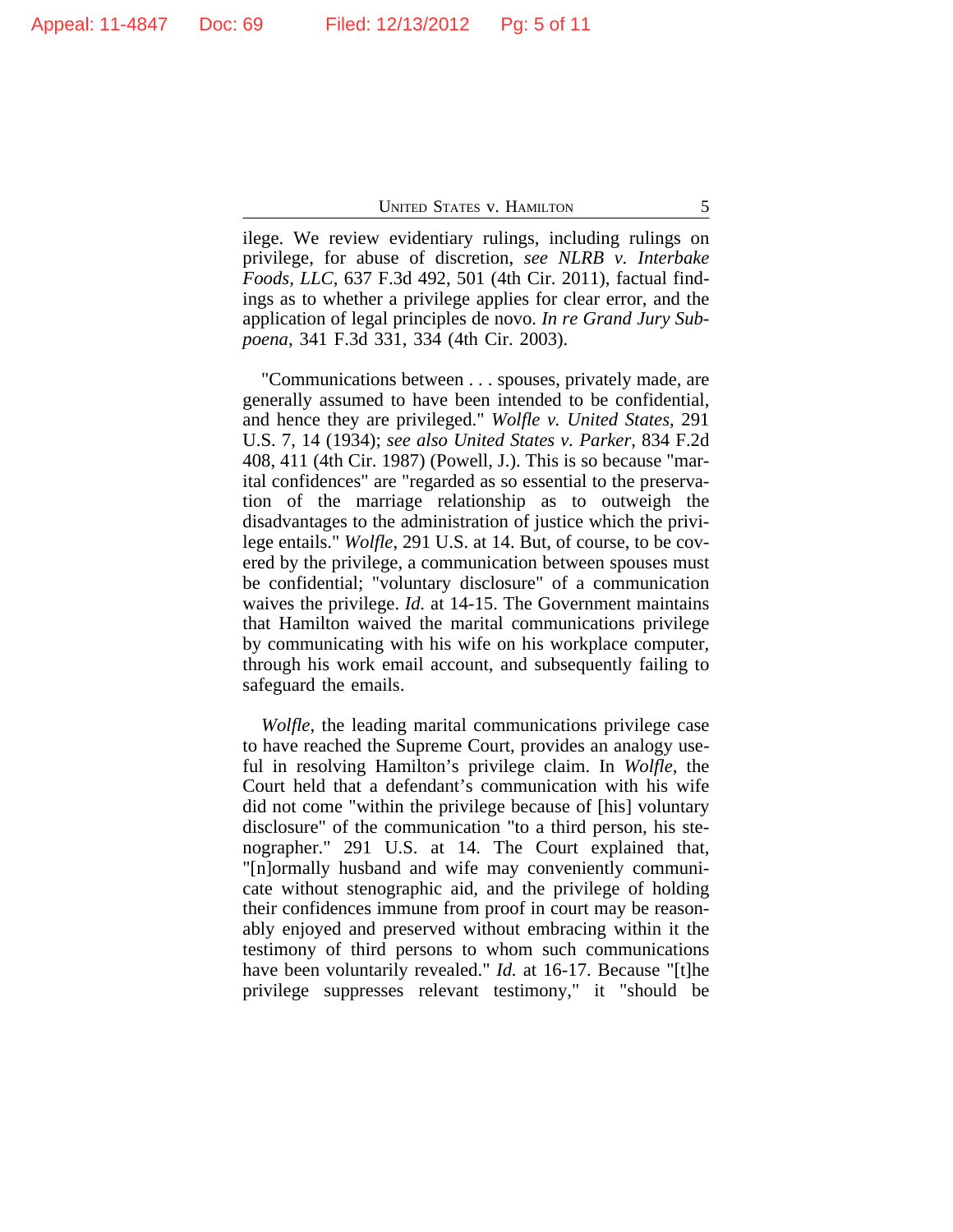allowed only when it is plain that marital confidence cannot otherwise reasonably be preserved," and "[n]othing in this case suggests any such necessity." *Id.* at 17.

In Hamilton's case, email has become the modern stenographer. Like the communications to the stenographer in Wolfle's time, emails today, "in common experience," are confidential. *See id.* at 15; *see also* ABA Comm. on Ethics & Prof'l Responsibility, Formal Op. 413 (1999) (noting that email "pose[s] no greater risk of interception or disclosure than other modes of communication commonly relied upon as having a reasonable expectation of privacy" and so there is generally "a reasonable expectation of privacy in its use").

But just as spouses can "conveniently communicate without" use of a stenographer, they can also "conveniently communicate without" using a work email account on an office computer. *See Wolfle*, 291 U.S. at 16. Therefore, as in *Wolfle*, it is hardly "plain that marital confidence cannot . . . reasonably be preserved" without according the privilege to the spousal communications at issue here. *See id.* at 17. Accordingly, that one may generally have a reasonable expectation of privacy in email, at least before a policy is in place indicating otherwise, does not end our inquiry.

Hamilton ignores this guidance from *Wolfle* and focuses solely on the fact that, in 2006, when he used his workplace email system to send the emails for which he claims privilege, his public school employer had no computer usage policy. This is true, but the school system adopted a computer policy well prior to the 2009 investigation of, and 2011 charges against, Hamilton. The computer policy, as revised in 2008, expressly provides that users have "no expectation of privacy in their use of the Computer System" and "[a]ll information created, sent[,] received, accessed, or *stored* in the . . . Computer System is subject to inspection and monitoring at any time." Moreover, it is undisputed that forms accepting this policy were electronically signed in Hamilton's name, and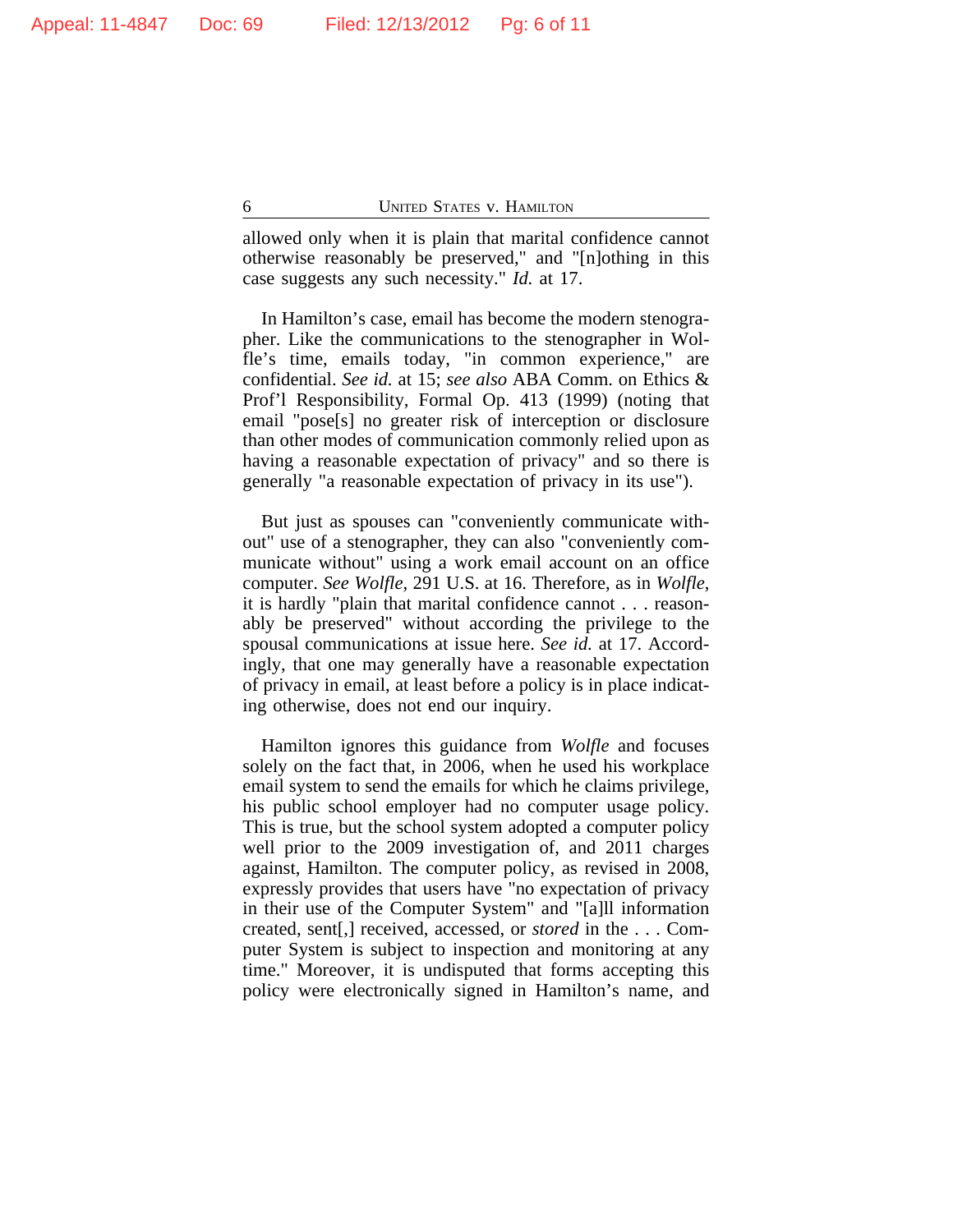that Hamilton had to acknowledge the policy by pressing a key to proceed to the next step of the log-on process, every time he logged onto his work computer. The district court concluded that these facts established that Hamilton had waived any privilege he had in the emails.

Hamilton contends that he did not waive the privilege because he "had no reason to believe, at the time he sent and received the emails, that they were not privileged," and he could not waive his privilege retroactively. Amicus, the Electronic Privacy Information Center, adds that it seems "extreme" to "require an employee to scan all archived e-mails and remove any that are personal and confidential every time the workplace use policy changes," when "employees may not even be aware that archived e-mails exist or know where to find them." EPIC Br. at 18.

In an era in which email plays a ubiquitous role in daily communications, these arguments caution against lightly finding waiver of marital privilege by email usage. But the district court found that Hamilton did not take *any* steps to protect the emails in question, even after he was on notice of his employer's policy permitting inspection of emails stored on the system at the employer's discretion. As outlined above, the record provides ample support for these factual findings.

In similar circumstances, we have held that a defendant did not have an "objectively reasonable" belief in the privacy of files on an office computer after his employer's policy put him "on notice" that "it would be overseeing his Internet use." *United States v. Simons*, 206 F.3d 392, 398 (4th Cir. 2000); *see also In re Asia Global Crossing, Ltd.*, 322 B.R. 247, 257 (Bankr. S.D.N.Y. 2005) (listing employer's maintenance of relevant usage policy, monitoring of employee email, thirdparty right of access to email, and employee's awareness of the policy as key factors suggesting no expectation of privacy). Our sister circuits have also made clear that a party waives the marital communications privilege when he "fails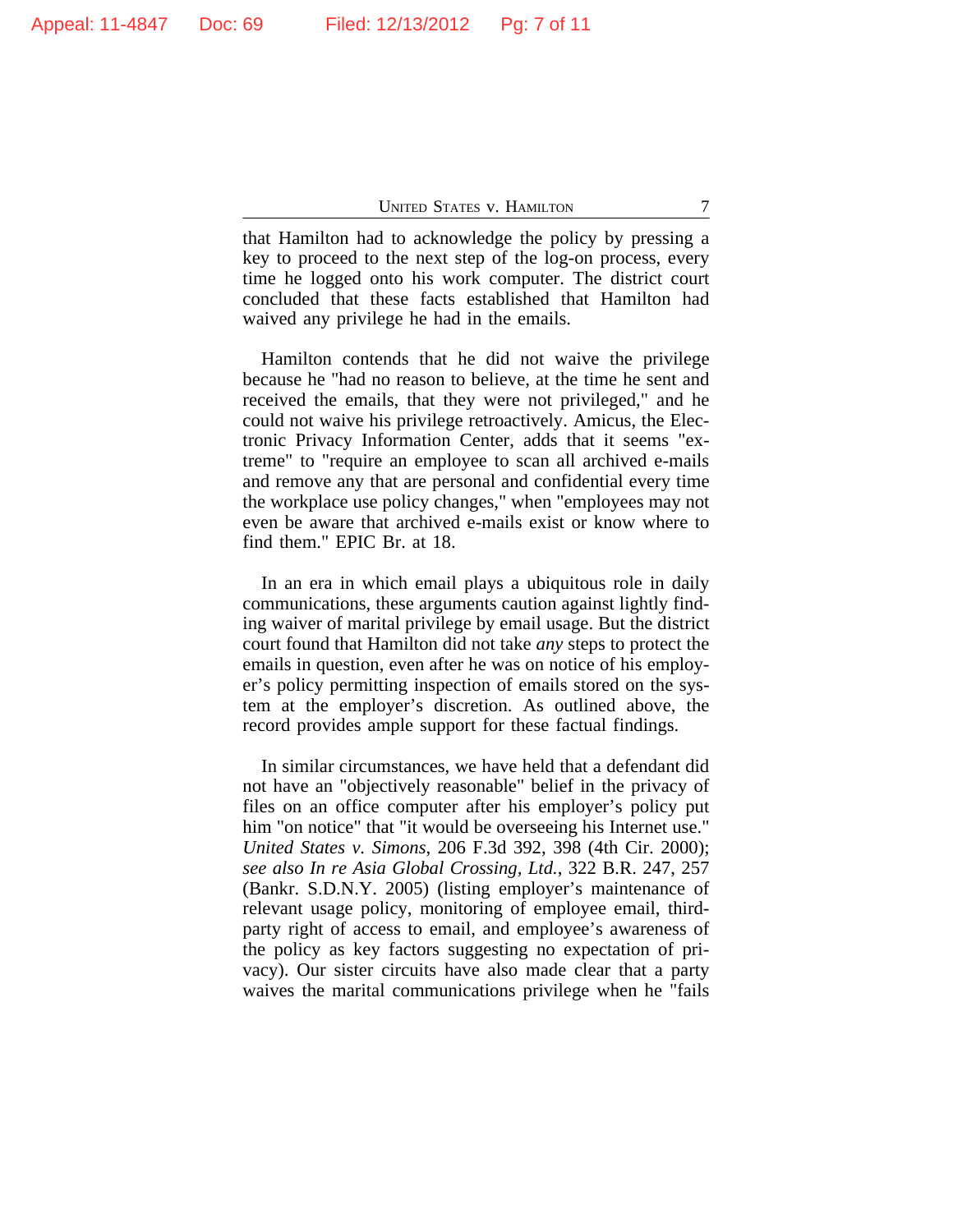Appeal: 11-4847 Doc: 69 Filed: 12/13/2012 Pg: 8 of 11

8 UNITED STATES V. HAMILTON

to take adequate precautions to maintain . . . confidentiality." *See SEC v. Lavin*, 111 F.3d 921, 930 (D.C. Cir. 1997); *see also United States v. De La Jara*, 973 F.2d 746, 749-50 (9th Cir. 1992).

Thus, the district court's conclusion that the emails were not subject to the marital communications privilege constitutes no abuse of discretion. Rather, that conclusion accords with the admonition in *Wolfle* against freely extending the privilege to communications outside of which marital confidences can "otherwise reasonably be preserved," 291 U.S. at 17, and with the principle that one who is on notice that the allegedly privileged material is subject to search may waive the privilege when he makes no efforts to protect it.

#### III.

We can more quickly resolve Hamilton's remaining contentions.

#### A.

First, Hamilton challenges the sufficiency of the evidence. We uphold a jury verdict based on substantial, even if circumstantial, evidence, viewing the evidence in the light most favorable to the Government. *United States v. Stewart*, 256 F.3d 231, 249 (4th Cir. 2001). As Hamilton acknowledges, "[w]hen a defendant challenges the sufficiency of a jury's guilty verdict . . . he bears a heavy burden." Hamilton has not met that burden.

To establish the corrupt intent necessary for the convictions at issue here, the Government had to present evidence of "an exchange of money (or gifts) for specific official action." *United States v. Jennings*, 160 F.3d 1006, 1014 (4th Cir. 1998). The Government did this, offering a broad range of evidence, admittedly much of it circumstantial, indicating that Hamilton used his position as a state legislator to obtain state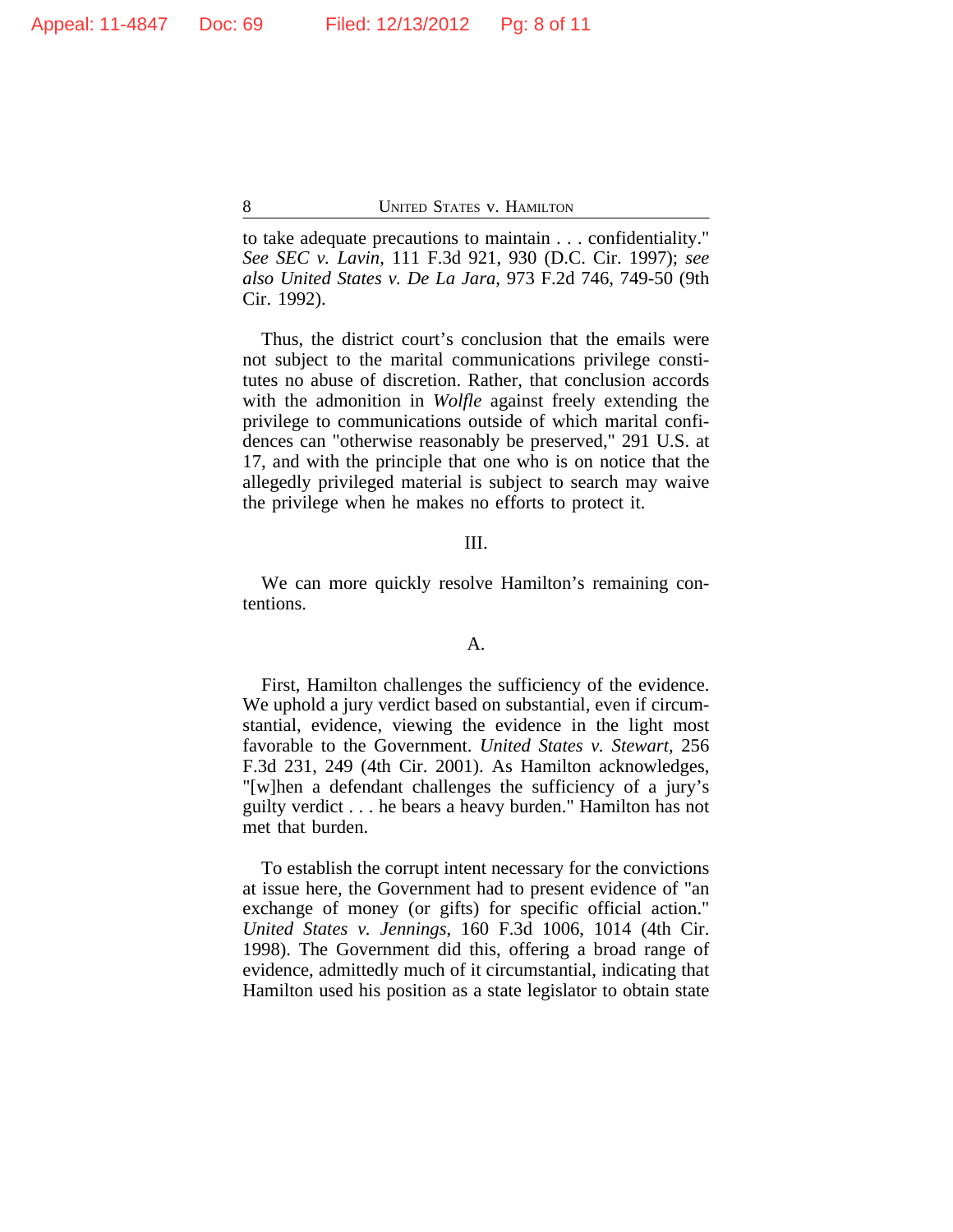funds for the Center, in exchange for a paid position at the Center. Hamilton may be correct that "the Government produced no email, or witness, to say that Hamilton *communicated* to any one that he would not support funding for the research center unless he received a job in return." But intent can be implied—and it is the jury's role to make such factual inferences. *See United States v. Engle*, 676 F.3d 405, 418 (4th Cir. 2012). Thus, we find Hamilton's sufficiency of the evidence argument meritless.

#### B.

Hamilton next argues that the district court committed reversible error in failing to instruct the jury on the difference between a bribe, which requires intent to engage in a quid pro quo, and a gratuity, which does not require corrupt intent, but only a "payment for or because of some official act." *See Jennings*, 160 F.3d at 1013 (internal quotation marks omitted). We review asserted jury instruction errors for abuse of discretion. *United States v. Shrader*, 675 F.3d 300, 308 (4th Cir. 2012). To demonstrate such abuse, Hamilton must establish that his proposed instruction was "(1) correct; (2) not substantially covered by the court's charge; and (3) deal[t] with some point in the trial so important, that failure to give the requested instruction seriously impaired the defendant's ability to conduct his defense." *Id.*

In this case, the district court did not abuse its discretion in refusing to instruct the jury as to a gratuity. Hamilton's suggestion that this refusal could have caused confusion fails, for he concedes that the Government did not pursue a gratuity theory. The court properly instructed the jury on the specific requirements under § 666, including corrupt intent, which might not be required for gratuity. Thus, Hamilton can point to no confusion the jury may have faced as to the intent requirements of § 666 and his proposed instruction was "substantially covered by the court's charge."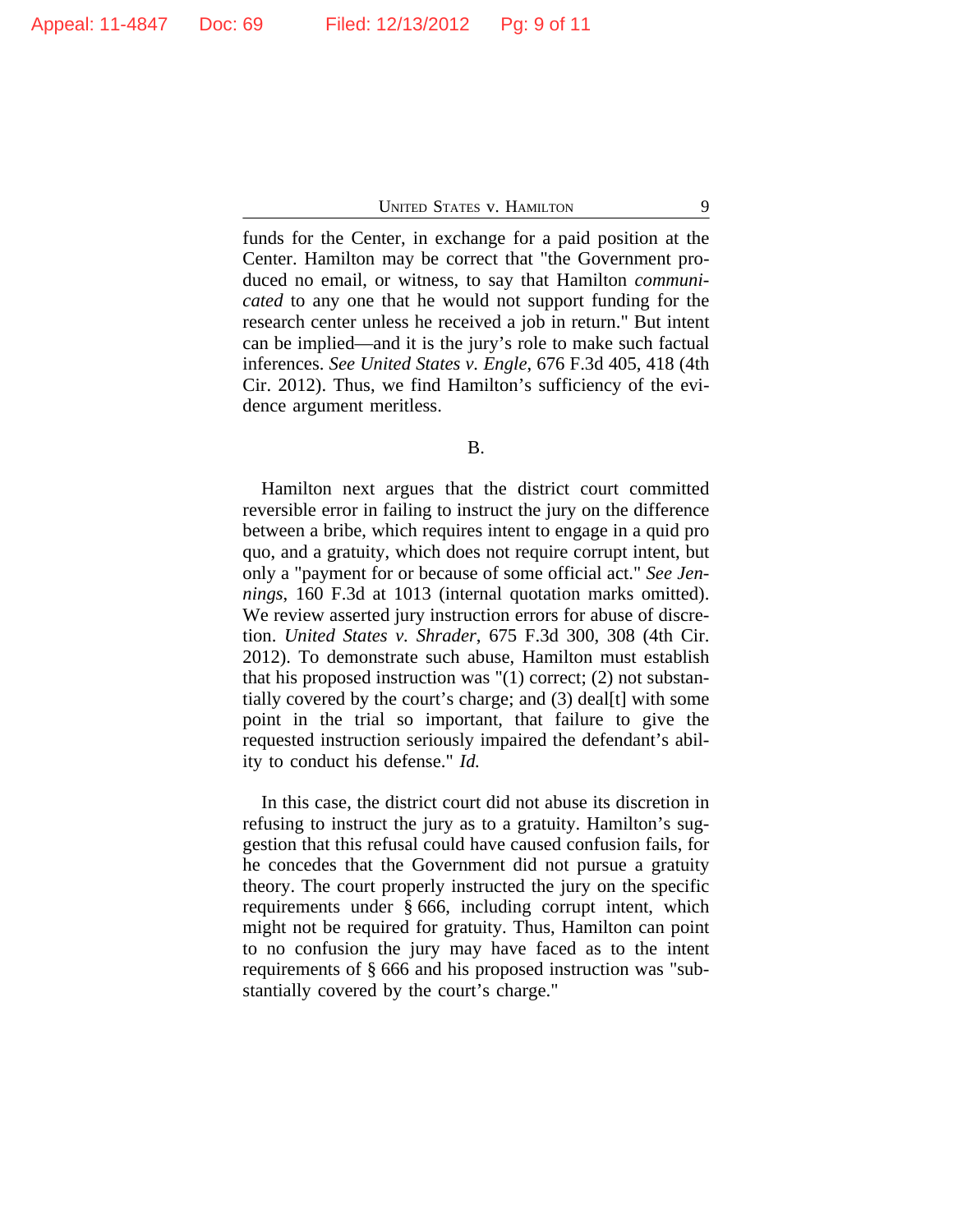Nor can Hamilton show that failure to give the requested instruction "seriously impaired" his defense. *See Shrader*, 675 F.3d at 308. Although we have not yet ruled as to whether § 666 covers gratuities as well as bribes, *see Jennings*, 160 F.3d at 1015, even if the statute does cover gratuities, failure to instruct on gratuity could not have prejudiced Hamilton in any way. Section 666 provides no less severe sentence for gratuities; thus instructing the jury as to gratuity would only have provided an additional ground on which to convict Hamilton. *See* 18 U.S.C. § 666.

C.

Finally, Hamilton asserts two reasons why he believes the district court erred in its application of a fourteen-level sentencing enhancement. We review legal interpretations of the Sentencing Guidelines de novo. *United States v. McKenzie-Gude*, 671 F.3d 452, 462-63 (4th Cir. 2011). But when a defendant does not raise an argument in the district court, we review only for plain error. *United States v. Strieper*, 666 F.3d 288, 295 (4th Cir. 2012). "To establish plain error, the appealing party must show that an error (1) was made, (2) is plain (i.e., clear or obvious), and (3) affects substantial rights." *United States v. Lynn*, 592 F.3d 572, 577 (4th Cir. 2010). Moreover, we "may exercise . . . discretion to correct the error only if it seriously affects the fairness, integrity or public reputation of judicial proceedings." *Id.* (internal quotation marks omitted).

Hamilton initially argues, as he did in the district court, that in determining the proper sentencing enhancement, the court should have relied on the value of the payment he received approximately \$87,000—rather than the value of the benefit Old Dominion obtained. Yet Hamilton admits that the Sentencing Guidelines require that the enhancement be based on the *greater of* the payment received *or* the benefit obtained – and there is no dispute the benefit to Old Dominion was greater than the payment Hamilton received. *See* U.S. Sen-